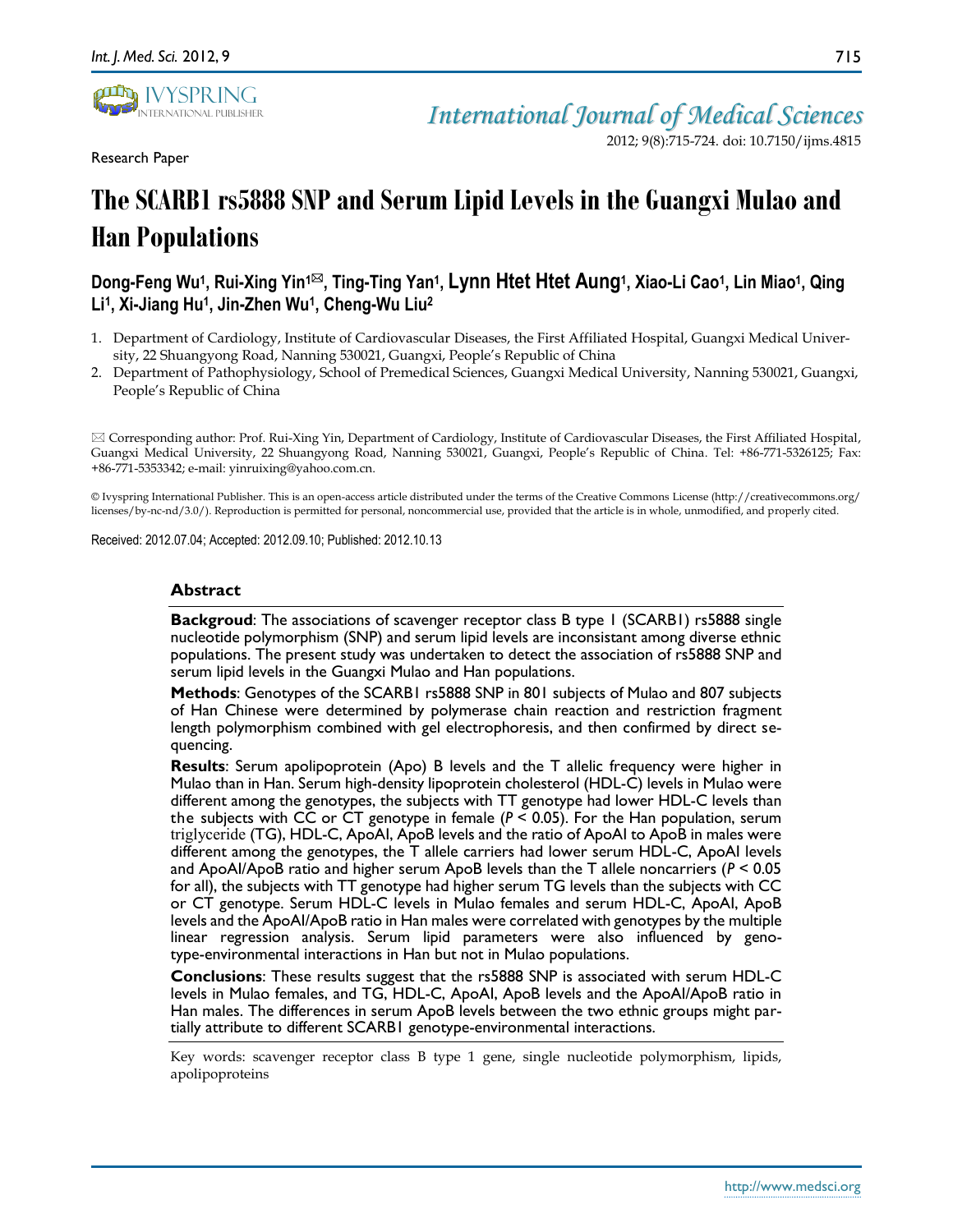## **Introduction**

Coronary heart disease (CHD) is the leading causes of death and disability worldwide [1]. Previous studies have demonstrated an inverse correlation between CHD and serum high-density lipoprotein cholesterol (HDL-C) [2,3]. Plasma HDL-C levels are important in determining risk for CHD, four prospective American studies showed a 1-mg/dl increment in HDL-C levels was associated with a significant CHD risk decrement of 2% in men and 3% in women [4]. Serum HDL-C levels are influenced by both environmental and genetic factors. It has been reported that variation in plasma HDL-C levels is at least 50% genetically determined [5]. Many studies have focused on the associations of variants in candidate gene with plasma HDL-C levels [6-8].

The scavenger receptor class B type 1 (SCARB1) was described as the first functionally active HDL receptor capable of facilitating the selective uptake of HDL-C, and it is expressed primarily in liver and steroidogenic tissues [9]. Several previous studies have demonstrated that SCARB1 not only involves in the regulation of HDL-C levels but also implicates in the metabolism of non-HDL-C levels in mouse models [10-17]. The human SCARB1 gene encodes a 509 amino acid protein with a molecular weight of 85 kDa [13], and located on chromosome 12q24, a region showing significant linkage to plasma triglyceride (TG) and HDL-C levels [18]. The associations of variants in the SCARB1 gene and serum lipid parameters have been investigated previously in diverse populations [19-27]. Among these variants in SCARB1 gene, the single nucleotide polymorphism (SNP) of rs5888 is quite common, and has been associated with plasma HDL-C and non-HDL-C concentrations, but with different allele and genotypic frequencies in diverse ethnic groups [19,20,21,23,24,27].

China is a multi-ethnic country. There are 56 ethnic groups. Han nationality is the largest ethnic group and Mulao nationality is one of the 55 minorities with population of 207,352 according to the fifth national census statistics of China in 2000. Ninety percent of them live in the Luocheng Mulao Autonomous County, Guangxi Zhuang Autonomous Region, People's Republic of China. The history of this minority can be traced back to the Jin Dynasty (AD265-420). A previous study has shown that the genetic relationship between Mulao nationality and other minorities in Guangxi was much closer than that between Mulao and Han or Uighur nationality [28]. In a recent study, we showed that the rs5888 SNP was associated with serum lipid levels in the Guangxi Bai Ku Yao population [29]. To our knowledge, however,

the association of rs5888 SNP in the SCARB1 gene and serum lipid levels has not been reported previously in the Mulao population. Therefore, the present study was to evaluate the association of rs5888 SNP and several environmental factors with serum lipid levels in the Guangxi Mulao and Han populations.

## **Materials and methods**

### **Study population**

A total of 801 subjects of Mulao who reside in Luocheng Mulao Autonomous County, Guangxi Zhuang Autonomous Region, People's Republic of China and 807 subjects of Han Chinese reside in the same villages were included in the study. The subjects of Mulao consisted of 379 (47.32%) males and 422 (52.68%) females, ranged in age from 16 to 86 years, with a mean age of  $52.55 \pm 14.78$  years. The subjects of Han consisted of 355 (43.99%) males and 452 (56.01%) females, aged 16-86 years, with a mean age of  $51.40 \pm$ 15.14 years. All of the subjects were randomly selected from our previous stratified randomized cluster samples [30,31]. All study subjects were healthy rural agricultural workers, and had no evidence of diseases related to atherosclerosis, CHD and diabetes. None of them were using lipid-lowering medication. The present study was approved by the Ethics Committee of the First Affiliated Hospital, Guangxi Medical University. Informed consent was obtained from all subjects after they received a full explanation of the study.

#### **Epidemiological survey**

The survey was carried out using internationally standardized methods [32]. Information on demographics, socioeconomic status, and lifestyle factors was collected with standardized questionnaires. The alcohol information included questions about the number of liangs (about 50 g) of rice wine, corn wine, rum, beer, or liquor consumed during the preceding 12 months. Alcohol consumption was categorized into groups of grams of alcohol per day:  $\leq 25$  and  $> 25$ . Smoking status was categorized into groups of cigarettes per day: ≤ 20 and > 20. At the physical examination, several parameters such as height, weight, and waist circumference were measured. Sitting blood pressure was measured using a mercury sphygmomanometer on 3 separated intervals after the subjects had a 5-minute rest, and the average of the three measurements was used for the level of blood pressure. Body mass index (BMI) was calculated as weight in kg divided by the square of height in meters (kg/m<sup>2</sup> ).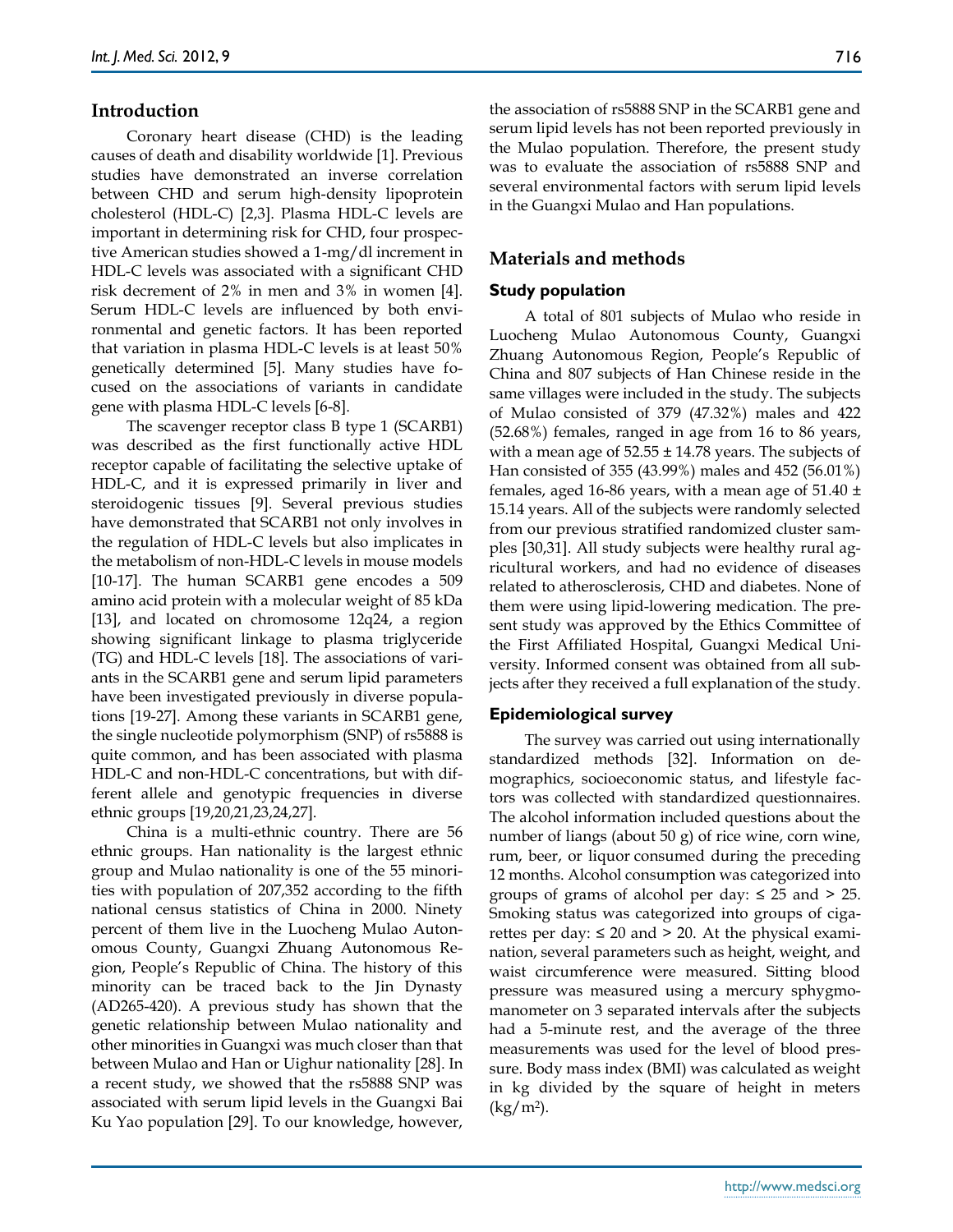## **Biochemical analysis**

Venous blood samples were obtained from all subjects after at least 12 hours of fasting. The levels of serum total cholesterol (TC), TG, HDL-C, and low-density lipoprotein cholesterol (LDL-C) in samples were determined by enzymatic methods with commercially available kits. Serum apolipoprotein (Apo) AI and ApoB levels were detected by the immunoturbidimetric immunoassay using a commercial kit [30,31].

## **DNA amplification and genotyping**

Genomic DNA was extracted from peripheral blood leukocytes using the phenol-chloroform method [29-31]. Genotyping of the SCARB1 rs5888 SNP was performed using mutagenic primer and restriction enzyme for restriction fragment length polymorphism (RFLP). A pair of primers was designed to introduce a *Hin*1I restriction site (GACGCC) by changing a base from A to G. PCR amplification was performed using 5'-CCTTGTTTCTCTCCCATCCTC ACTTCCTCGACGC-3' as the forward and 5'-CACCACCCCAGCCCACAGCAGC-3' (Sangon, Shanghai, People's Republic of China) as the reverse primer pairs. Each 20 μL PCR reaction mixture consisted of 1 μL of genomic DNA, 0.5 μL of each primer (10 pmol/L), 10 μL of 2 × *Taq* PCR Mastermix (constituent: 20 mM Tris-HCl, pH 8.3, 100 mM KCl, 3 mM MgCl2, 0.1 U *Taq* Polymerase/μL, 500 μM dNTP each; Tiangen, Beijing, People's Republic of China), and 8 μL of ddH2O (DNase/RNase-free). The PCR condition comprised initial denaturation at 95°C for 5 min; 33 cycles of denaturation at 95°C for 45 s, annealing at 71.5°C for 30 s, extension at 72°C for 50 s, and a final extension at 72°C for 8 min. Then 5 μL of amplification products were digested at 37°C overnight with 5 U of *Hin*1I restriction enzyme (Fermentas Co. Canada). After restriction enzyme digestion of the amplified DNA, the fragments were separated by electrophoresis on 3% agarose gels stained with ethidium bromide, photographed in ultraviolet light. Genotypes were scored by an experienced reader blinded to epidemiological data and serum lipid levels. Six samples (CC, CT and TT genotypes in two; respectively) detected by the PCR-RFLP were also confirmed by sequencing.

## **Diagnostic criteria**

The normal values of serum TC, TG, HDL-C, LDL-C, ApoAI, ApoB levels, and the ratio of ApoAI to ApoB in our Clinical Science Experiment Center were 3.10–5.17, 0.56–1.70, 0.91–1.81, 2.70–3.20 mmol/L, 1.00–1.78, 0.63–1.14 g/L, and 1.00–2.50; respectively [29,30]. Hypertension was diagnosed according to the criteria of 1999 World Health Organization-International Society of Hypertension Guidelines for the management of hypertension [33]. Normal weight, overweight and obesity were defined as a BMI  $<$  24, 24–28, and  $>$  28 kg/m<sup>2</sup>; respectively [34].

## **Statistical analyses**

All statistical analyses were carried out using the statistical software package SPSS 13.0 (SPSS Inc., Chicago, Illinois). Qualitative variables were expressed as raw count and percentage. Mean ± standard deviation was used for the presentation of quantitative variables. Genotypic and allelic frequencies were calculated by direct counting, and the standard goodness-of-fit test was used to test the Hardy-Weinberg equilibrium. A chi-square analysis was used to evaluate the difference in genotype distribution and sex ratio between the groups. The difference in general characteristics between Mulao and Han was tested by the Student's unpaired *t*-test. The association of genotypes and serum lipid parameters was tested by analysis of covariance (ANCOVA). Sex, age, BMI, blood pressure, alcohol consumption, cigarette smoking were adjusted for the statistical analysis. In order to evaluate the association of serum lipid levels with genotypes (CC = 1, CT = 2, TT = 3; or CC = 1,  $CT/TT = 2$ ; or  $CC/CT = 1$ ,  $TT = 2$ ), multiple linear regression analysis with stepwise modeling was also performed. The genotype-environmental interactions on serum lipid levels were tested using the factorial design covariance analysis. A two-tailed *P* value less than 0.05 was considered statistically significant.

## **Results**

## **General characteristics and serum lipid levels**

Table 1 shows the general characteristics and serum lipid parameters of the study populations. As compared with the Han population, Mulao has lower BMI, and higher serum ApoB levels and the percentages of subjects who consumed alcohol. The levels of age, height, weight, blood pressure, serum TC, TG, HDL-C, LDL-C, ApoAI, the ratio of ApoAI to ApoB; the percentages of subjects who smoked cigarette; and the ratio of male to female were not different between the two ethnic groups ( $P > 0.05$  for all).

## **Results of electrophoresis, genotyping and sequencing**

After the genomic DNA of the samples was amplified by PCR, the products of 218 bp nucleotide sequences imaged by 3.0% agarose gel electrophoresis could be found in all samples (lanes 1 and 2; Figure 1). The genotypes were called according the presence or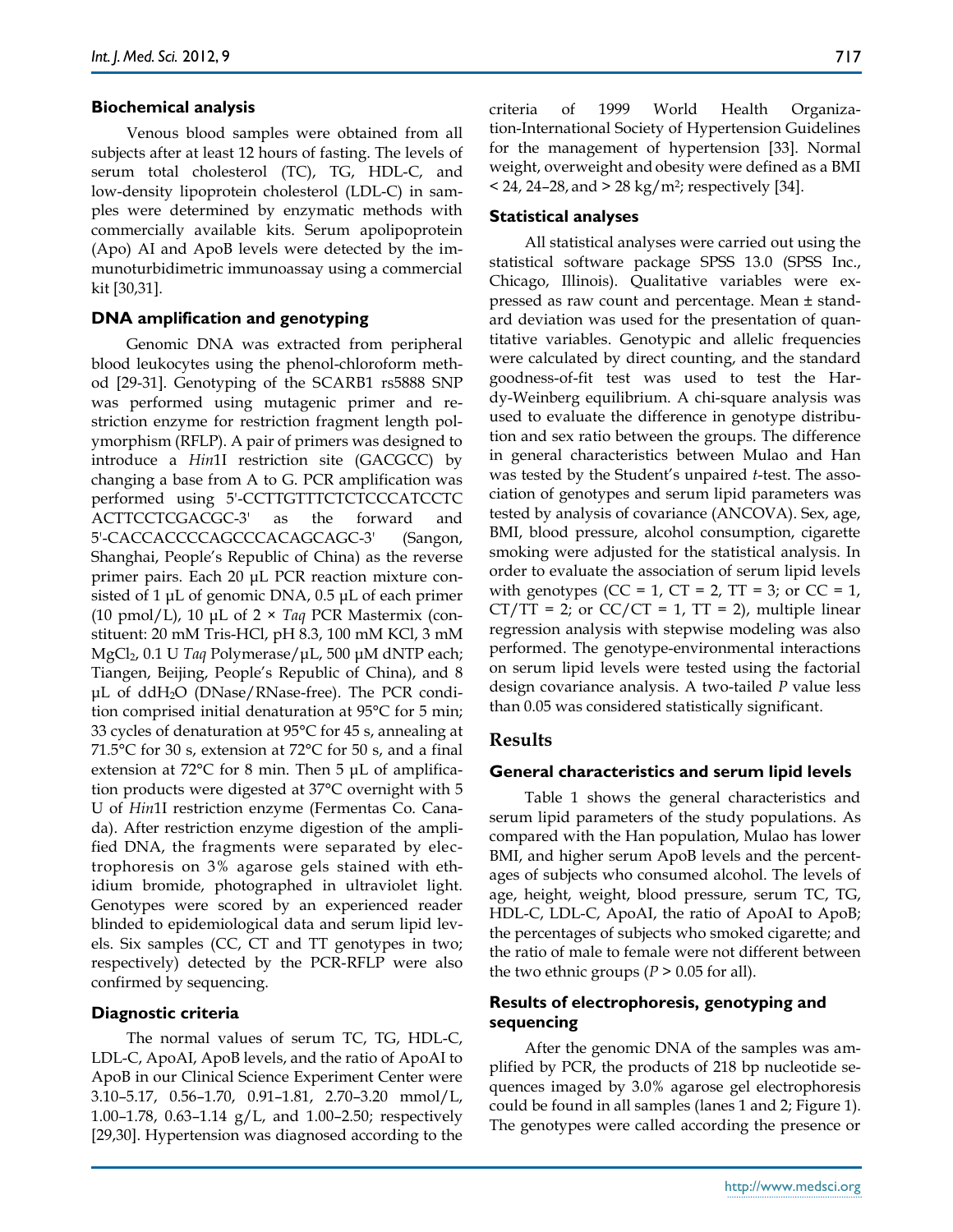absence of a restriction site when a C to T transversion at amino acid 350 of the SCARB1 gene. The presence of the cutting site indicates the C allele, while its absence indicates the T allele (cannot be cut). Thus, the TT genotype is homozygote for the absence of the site (band at 218 bp), CT genotype is heterozygote for the absence and presence of the site (bands at 218-, 187 and 31-bp), and CC genotype is homozygote for the presence of the site (bands at 187- and 31-bp; Figure 1). The 31 bp fragment was invisible in the gel owing to its fast migration speed. The genotypes of CC, CT and TT detected by the PCR-RFLP were also confirmed by sequencing (Figure 2); respectively.



**Figure 1.** Genotyping of rs5888 SNP in the SCARB1 gene. Lane M, 50 bp marker ladder; lanes 1 and 2, PCR products (218 bp); lanes 3 and 4, TT genotype (218 bp); lanes 7 and 8, CT genotype (218-, 187- and 31-bp); and lanes 5, 6, 9 and 10, CC genotype (187 and 31-bp). The 31 bp fragment was invisible in the gel owing to its fast migration speed.



**Figure 2.** A part of the nucleotide sequence of rs5888 SNP in the SCARB1 gene. (A) CC genotype; (B) CT genotype; (C) TT genotype.

#### **Genotypic and allelic frequencies**

The genotypic and allelic frequencies of SCARB1 rs5888 SNP are shown in Table 2. The frequency of C and T alleles was 71.0% and 29.0% in Mulao, and 73.9% and 26.1% in Han; respectively. The frequency of CC, CT and TT genotypes was 49.3%, 43.5% and 7.2% in Mulao, and 55.2%, 37.4% and 7.4% in Han; respectively. The genotypic frenquency was different between Mulao and Han  $(P < 0.05)$ , the allelic frequency was also borderline different between Mulao and Han  $(P = 0.074)$ . There were no significant differences in genotypic and allelic frenquencies between males and females in both ethnic groups.

#### **Genotypes and serum lipid levels**

As shown in Tables 3 and 4, the levels of serum HDL-C in Mulao was different among the three genotypes ( $P < 0.05$ ), the subjects with TT genotype had lower serum HDL-C levels than the subjects with CT or CC genotype in females but not in males. For the Han population, the levels of TG, HDL-C, ApoAI, ApoB and the ratio of ApoAI to ApoB in males were different among the genotypes, the T allele carriers had lower serum HDL-C, ApoAI levels and the ratio of ApoAI to ApoB, and higher serum ApoB levels than the T allele noncarriers. The subjects with TT genotype had higher serum TG levels than the subjects with CC or CT genotype. Multiple linear regression analysis showed that serum HDL-C and ApoAI levels were correlated with genotypes in the combined populations of Mulao and Han (*P* < 0.05, Table 5). The levels of serum HDL-C and ApoAI in Han and serum HDL-C level in Mulao were correlated with genotypes. Subgroup analysis showed that the levels of HDL-C in Mulao females and Han males were correlated with genotypes  $(P < 0.05$  for each), serum ApoAI, ApoB levels and the ratio of ApoAI to ApoB in Han males were correlated with genotypes.

## **Genotype-environmental interactions on serum lipid parameters**

As shown in Tables 6 and 7, the interaction of genotypes and alcohol consumption on serum TC, TG and ApoB levels in the Han population was detected. The interaction of genotypes and cigarette smoking on serum TC levels was also detected in the Han population. No significant interaction was detected between genotype and alcohol consumption or cigarette smoking on serum lipid levels in the Mulao population.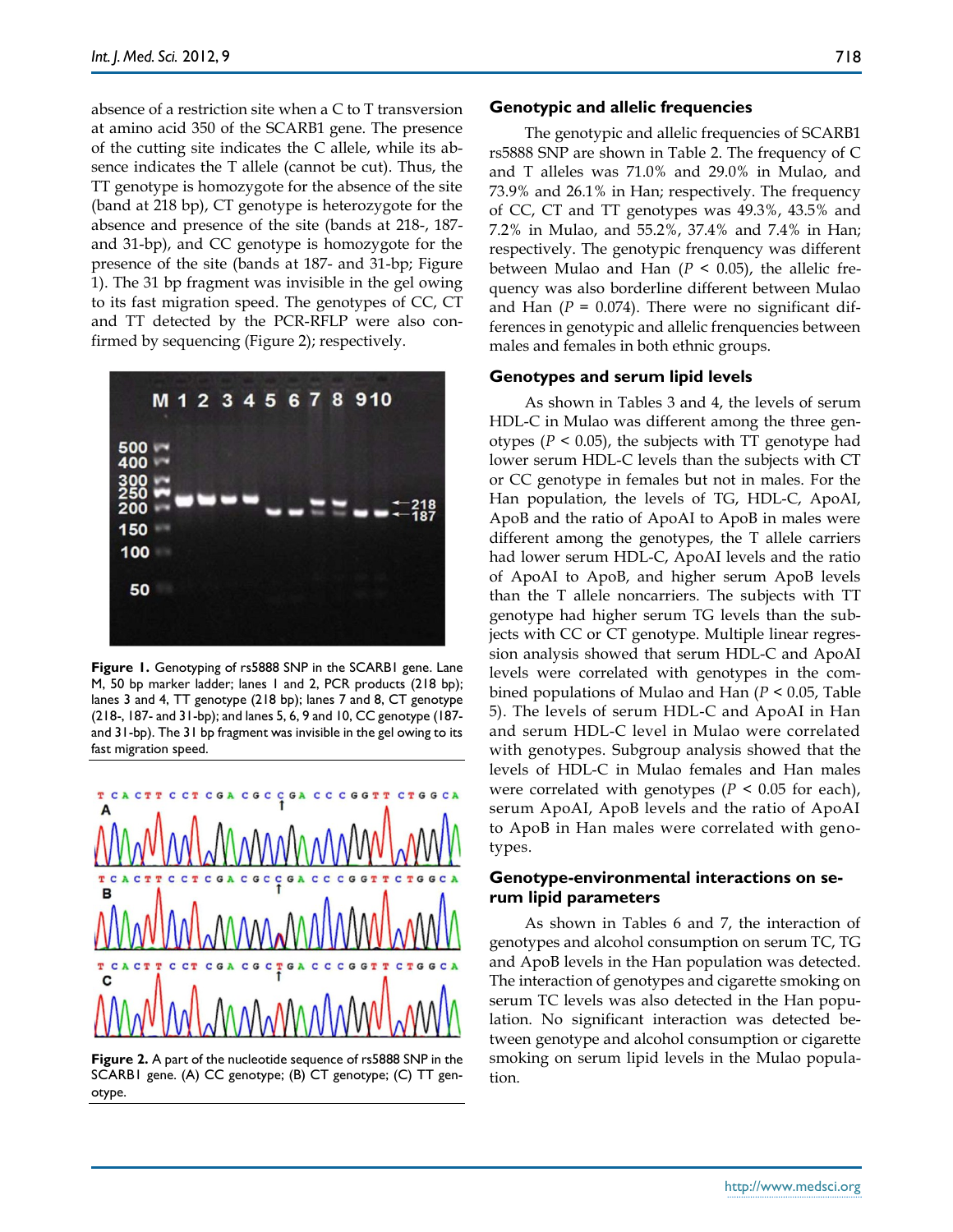| Parameter                              | Mulao           | Han Chinese     | $t(x^2)$          | $\boldsymbol{P}$         |  |
|----------------------------------------|-----------------|-----------------|-------------------|--------------------------|--|
| Number                                 | 801             | 807             | $\qquad \qquad -$ | $\overline{\phantom{0}}$ |  |
| Male/female                            | 379/422         | 355/452         | 1.792             | 0.181                    |  |
| Age (years)                            | 52.55±14.78     | 51.40±15.14     | 1.537             | 0.125                    |  |
| Height (cm)                            | 155.60±8.02     | 155.10±7.85     | 1.265             | 0.206                    |  |
| Weight (kg)                            | 53.27±9.33      | 54.11±9.36      | $-1.809$          | 0.071                    |  |
| Body mass index (kg/m <sup>2</sup> )   | 21.94±3.07      | 22.43±3.12      | $-3.196$          | 0.001                    |  |
| Systolic blood pressure (mmHg)         | 130.08±21.57    | 129.35±19.11    | 0.720             | 0.472                    |  |
| Diastolic blood pressure (mmHg)        | 81.26±11.55     | 81.91±11.24     | $-1.148$          | 0.251                    |  |
| Pulse pressure (mmHg)                  | 48.82±16.19     | 47.44±14.27     | 1.818             | 0.069                    |  |
| Cigarette smoking $[n \binom{0}{0}]$   |                 |                 |                   |                          |  |
| Nonsmoker                              | 591 (73.8)      | 579(71.8)       |                   |                          |  |
| < 20 cigarettes/day                    | 73(9.1)         | 96 (11.9)       | 3.372             | 0.185                    |  |
| $\geq$ 20 cigarettes/day               | 137(17.1)       | 131(16.3)       |                   |                          |  |
| Alcohol consumption $[n \binom{0}{0}]$ |                 |                 |                   |                          |  |
| Nondrinker                             | 592 (73.9)      | 630(78.1)       |                   |                          |  |
| < 25 g/day                             | 73(9.1)         | 95(11.8)        | 17.417            | < 0.001                  |  |
| $\geq$ 25 g/day                        | 136 (17.0)      | 82 (10.2)       |                   |                          |  |
| Total cholesterol (mmol/L)             | $5.07 \pm 1.30$ | 4.98±1.04       | 1.681             | 0.093                    |  |
| Triglyceride (mmol/L)                  | 1.09(0.80)      | 1.07(0.90)      | $-0.447$          | 0.655                    |  |
| HDL-C (mmol/L)                         | 1.75±0.45       | $1.74 \pm 0.53$ | 0.331             | 0.756                    |  |
| LDL-C (mmol/L)                         | 2.95±0.89       | $2.87 \pm 0.85$ | 1.891             | 0.059                    |  |
| Apolipoprotein (Apo) AI (g/L)          | $1.33 \pm 0.40$ | $1.35 \pm 0.27$ | $-0.978$          | 0.328                    |  |
| ApoB (g/L)                             | $0.99 \pm 0.57$ | $0.85 \pm 0.20$ | 6.431             | < 0.001                  |  |
| ApoAI/ApoB                             | $1.60 \pm 0.97$ | $1.66 \pm 0.52$ | $-1.537$          | 0.125                    |  |

|  |  |  | Table 1. Comparison of general characteristics and serum lipid levels between Mulao and Han populations |  |  |
|--|--|--|---------------------------------------------------------------------------------------------------------|--|--|
|--|--|--|---------------------------------------------------------------------------------------------------------|--|--|

HDL-C, high-density lipoprotein cholesterol; LDL-C, low-density lipoprotein cholesterol. The value of triglyceride was presented as median (interquartile

range). The difference between the two ethnic groups was determined by the Wilcoxon-Mann-Whitney test.

| Group              | $\boldsymbol{n}$ | Genotype $[n \, (%)]$ |            | Allele $[n \, (%)]$ |             |            |
|--------------------|------------------|-----------------------|------------|---------------------|-------------|------------|
|                    |                  | CC                    | CT         | TT                  | C           | T          |
| Mulao              | 801              | 395 (49.3)            | 348 (43.5) | 58 (7.2)            | 1138 (71.0) | 464 (29.0) |
| <b>Han Chinese</b> | 807              | 445 (55.2)            | 302 (37.4) | 60(7.4)             | 1192 (73.9) | 422(26.1)  |
| $X^2$              |                  | 6.243                 |            |                     | 3.198       |            |
| $\boldsymbol{P}$   |                  | 0.044                 |            |                     | 0.074       |            |
| Mulao              |                  |                       |            |                     |             |            |
| Male               | 379              | 191 (50.4)            | 161(42.5)  | 27(7.1)             | 543 (71.6)  | 215(28.4)  |
| Female             | 422              | 204(48.3)             | 187 (44.3) | 31(7.3)             | 595 (70.5)  | 249 (29.5) |
| $X^2$              | -                | 0.339                 |            |                     | 0.251       |            |
| $\boldsymbol{P}$   |                  | 0.844                 |            |                     | 0.616       |            |
| <b>Han Chinese</b> |                  |                       |            |                     |             |            |
| Male               | 355              | 193 (54.4)            | 140 (39.4) | 22(6.2)             | 526 (74.1)  | 184 (25.9) |
| Female             | 452              | 252(55.8)             | 162 (35.8) | 38(8.4)             | 666 (73.7)  | 238(26.3)  |
| $X^2$              |                  | 2.062                 |            |                     | 0.035       |            |
| $\boldsymbol{P}$   |                  | 0.357                 |            |                     | 0.852       |            |

| Table 2. Comparison of the genotypic and allelic frequencies of the rs5888 SNP between Mulao and Han populations |  |
|------------------------------------------------------------------------------------------------------------------|--|
|------------------------------------------------------------------------------------------------------------------|--|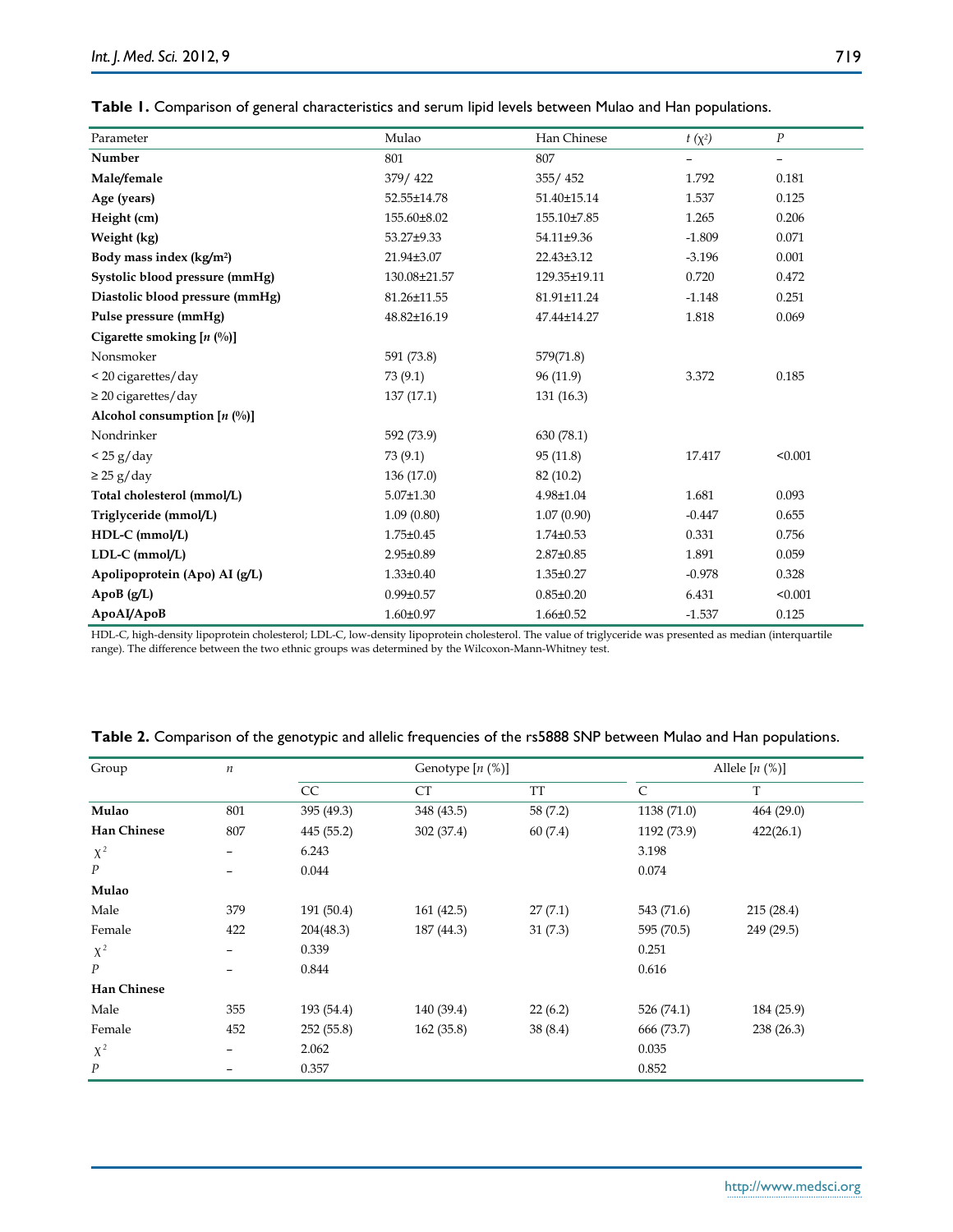| Genotype                                           | $\,n$                    | TC                | TG         | HDL-C                        | LDL-C           | ApoAI           | ApoB            | ApoAI/          |
|----------------------------------------------------|--------------------------|-------------------|------------|------------------------------|-----------------|-----------------|-----------------|-----------------|
|                                                    |                          | (mmol/L)          | (mmol/L)   | (mmol/L)                     | (mmol/L)        | $(g/L)$         | (g/L)           | ApoB            |
| Mulao                                              |                          |                   |            |                              |                 |                 |                 |                 |
| $\rm CC$                                           | 395                      | $5.06 \pm 1.17$   | 1.07(0.82) | $1.76 \pm 0.40^{\rm a}$      | $2.92 \pm 0.83$ | $1.34 \pm 0.39$ | $0.99 \pm 0.57$ | 1.59±0.69       |
| CT                                                 | 348                      | $5.12 \pm 1.44$   | 1.11(0.85) | $1.76 \pm 0.50$ <sup>a</sup> | $2.99 \pm 0.93$ | $1.34 \pm 0.40$ | $0.99 \pm 0.55$ | 1.59±0.84       |
| <b>TT</b>                                          | 58                       | 4.97±1.24         | 1.11(0.76) | $1.61 \pm 0.47$              | $2.92 \pm 1.01$ | $1.25 \pm 0.40$ | $0.98 \pm 0.65$ | 1.79±2.37       |
| F                                                  | $\qquad \qquad -$        | 0.416             | 1.580      | 3.203                        | 0.483           | 1.451           | 0.024           | 1.148           |
| $\cal P$                                           | $\qquad \qquad -$        | 0.660             | 0.454      | 0.041                        | 0.617           | 0.235           | 0.976           | 0.318           |
| CC                                                 | 395                      | $5.06 \pm 1.17$   | 1.07(0.82) | 1.76±0.40                    | $2.92 \pm 0.83$ | $1.34 \pm 0.39$ | $0.99 \pm 0.57$ | 1.59±0.69       |
| CT/TT                                              | 406                      | $5.10 \pm 1.42$   | 1.11(0.82) | $1.74 \pm 0.50$              | 2.98±0.94       | $1.32 \pm 0.40$ | $0.99 \pm 0.57$ | $1.62 \pm 1.18$ |
| $\cal F$                                           |                          | 0.197             | $-0.556$   | 0.427                        | 0.699           | 0.367           | 0.001           | 0.277           |
| $\boldsymbol{P}$                                   | $\qquad \qquad -$        | 0.657             | 0.578      | 0.514                        | 0.403           | 0.545           | 0.978           | 0.599           |
| Male                                               |                          |                   |            |                              |                 |                 |                 |                 |
| $\rm CC$                                           | 191                      | 5.19±1.27         | 1.16(0.90) | $1.74 \pm 0.39$              | $2.93 \pm 0.82$ | $1.35 \pm 0.41$ | $1.03 \pm 0.61$ | $1.52 \pm 0.66$ |
| CT                                                 | 161                      | $5.22 \pm 1.60$   | 1.17(1.36) | 1.76±0.58                    | 2.95±0.86       | $1.37 \pm 0.42$ | $1.07 \pm 0.69$ | $1.55 \pm 0.71$ |
| $\ensuremath{\mathcal{T}}\ensuremath{\mathcal{T}}$ | 27                       | 4.99±1.20         | 0.94(0.99) | $1.67 \pm 0.49$              | $2.83 \pm 0.87$ | $1.25 \pm 0.47$ | $0.99 \pm 0.60$ | $1.42 \pm 0.63$ |
| F                                                  | $\qquad \qquad -$        | 0.308             | 3.512      | 0.444                        | 0.222           | 0.917           | 0.286           | 0.416           |
| $\cal P$                                           | $\overline{\phantom{0}}$ | 0.735             | 0.173      | 0.642                        | 0.801           | 0.401           | 0.752           | 0.660           |
| CC                                                 | 191                      | 5.19±1.27         | 1.16(0.90) | $1.74 \pm 0.39$              | $2.93 \pm 0.82$ | $1.35 \pm 0.41$ | $1.03 \pm 0.61$ | $1.52 \pm 0.66$ |
| CT/TT                                              | 188                      | $5.19 \pm 1.55$   | 1.15(1.12) | $1.75 \pm 0.57$              | 2.93±0.86       | $1.35 \pm 0.43$ | $1.06 \pm 0.66$ | $1.53 \pm 0.70$ |
| F                                                  | $\overline{\phantom{0}}$ | 0.002             | $-0.204$   | 0.015                        | 0.000           | 0.003           | 0.169           | 0.035           |
| $\boldsymbol{P}$                                   |                          | 0.969             | 0.838      | 0.901                        | 0.999           | 0.959           | 0.681           | 0.852           |
| Female                                             |                          |                   |            |                              |                 |                 |                 |                 |
| CC                                                 | 204                      | $4.94 \pm 1.07$   | 1.01(0.67) | $1.78 \pm 0.40^{\circ}$      | $2.93 \pm 0.83$ | $1.34 \pm 0.38$ | $0.96 \pm 0.54$ | $1.65 \pm 0.71$ |
| <b>CT</b>                                          | 187                      | $5.01 \pm 1.29$ c | 1.04(0.63) | $1.76 \pm 0.43$ <sup>a</sup> | $3.01 \pm 0.99$ | $1.31 \pm 0.38$ | $0.92 \pm 0.42$ | $1.64 \pm 0.94$ |
| TT                                                 | 31                       | 4.96±1.29         | 1.12(0.69) | 1.56±0.44                    | $3.01 \pm 1.13$ | $1.24 \pm 0.34$ | $0.98 + 0.70$   | $2.07 \pm 3.18$ |
| F                                                  | $\overline{\phantom{a}}$ | 0.200             | 0.692      | 3.927                        | 0.455           | 0.928           | 0.467           | 1.950           |
| $\cal P$                                           | $\qquad \qquad -$        | 0.819             | 0.708      | 0.020                        | 0.635           | 0.396           | 0.627           | 0.144           |
| CC                                                 | 204                      | 4.94±1.07         | 1.01(0.67) | 1.78±0.40                    | $2.93 \pm 0.83$ | $1.34 \pm 0.38$ | $0.96 \pm 0.54$ | $1.65 \pm 0.71$ |
| CT/TT                                              | 218                      | $5.01 \pm 1.28$   | 1.06(0.64) | $1.73 \pm 0.44$              | $3.01 \pm 1.01$ | $1.30 \pm 0.37$ | $0.92 \pm 0.47$ | 1.70±1.48       |
| F                                                  |                          | 0.356             | $-0.804$   | 1.387                        | 0.912           | 1.040           | 0.470           | 0.226           |
| $\boldsymbol{P}$                                   | $\overline{\phantom{a}}$ | 0.551             | 0.421      | 0.240                        | 0.340           | 0.308           | 0.494           | 0.635           |

**Table 3.** The genotypes of rs5888 SNP and serum lipid levels in the Mulao population.

TC, total cholesterol; TG, triglyceride; HDL-C, high-density lipoprotein cholesterol; LDL-C, low-density lipoprotein cholesterol; ApoAI, apolipoprotein AI; ApoB, apolipoprotein B

 $^{\rm a}$   $P$  < 0.05,  $^{\rm b}$   $P$  < 0.01 in comparison with the TT genotype of the same ethnic group

|  | Table 4. The genotypes of rs5888 SNP and serum lipid levels in the Han population. |  |  |
|--|------------------------------------------------------------------------------------|--|--|
|--|------------------------------------------------------------------------------------|--|--|

| Genotype           | $\boldsymbol{n}$             | TC<br>(mmol/L)  | TG<br>(mmol/L)            | HDL-C<br>(mmol/L)            | LDL-C<br>(mmol/L) | ApoAI<br>(g/L)    | ApoB<br>(g/L)   | ApoAI/<br>ApoB  |
|--------------------|------------------------------|-----------------|---------------------------|------------------------------|-------------------|-------------------|-----------------|-----------------|
| <b>Han Chinese</b> |                              |                 |                           |                              |                   |                   |                 |                 |
| <sub>CC</sub>      | 445                          | $4.99 \pm 1.12$ | 1.02(0.98)                | $1.74 \pm 0.46^{\text{a}}$   | $2.86 \pm 0.84$   | $1.36 \pm 0.28$   | $0.85 \pm 0.19$ | $1.67 \pm 0.50$ |
| <b>CT</b>          | 302                          | $4.97 \pm 0.92$ | 1.10(0.86)                | $1.77 \pm 0.64$ <sup>a</sup> | $2.88 \pm 0.87$   | $1.35 \pm 0.26$   | $0.86 \pm 0.21$ | $1.68 \pm 0.57$ |
| TT                 | 60                           | $4.93 \pm 1.08$ | 1.09(0.95)                | $1.59 \pm 0.34$              | $2.84 \pm 0.77$   | $1.25 \pm 0.18$   | $0.85 \pm 0.19$ | $1.52 \pm 0.36$ |
| F                  | $\qquad \qquad \blacksquare$ | 0.086           | 1.722                     | 3.141                        | 0.067             | 4.780             | 0.541           | 2.715           |
| $\boldsymbol{P}$   | $\qquad \qquad -$            | 0.918           | 0.423                     | 0.044                        | 0.935             | 0.009             | 0.582           | 0.067           |
| <b>CC</b>          | 445                          | $4.99 \pm 1.12$ | 1.02(0.98)                | $1.74 \pm 0.46$              | $2.86 \pm 0.84$   | $1.36 \pm 0.28$   | $0.85 \pm 0.19$ | $1.67 \pm 0.50$ |
| CT/TT              | 362                          | $4.96 \pm 0.95$ | 1.10(0.86)                | $1.74 \pm 0.60$              | $2.87 \pm 0.86$   | $1.34 \pm 0.25$   | $0.86 \pm 0.21$ | $1.65 \pm 0.54$ |
| F                  | $\overline{\phantom{m}}$     | 0.099           | $-1.212$                  | 0.010                        | 0.038             | 1.304             | 0.865           | 0.400           |
| $\boldsymbol{P}$   | $\overline{\phantom{0}}$     | 0.753           | 0.225                     | 0.918                        | 0.845             | 0.254             | 0.353           | 0.527           |
| Male               |                              |                 |                           |                              |                   |                   |                 |                 |
| CC.                | 193                          | $5.09 \pm 1.15$ | $1.14(1.04)$ <sup>a</sup> | $1.75 \pm 0.51$ <sup>b</sup> | $2.84 \pm 0.78$   | $1.41 \pm 0.33$ b | $0.88 \pm 0.19$ | $1.66 \pm 0.48$ |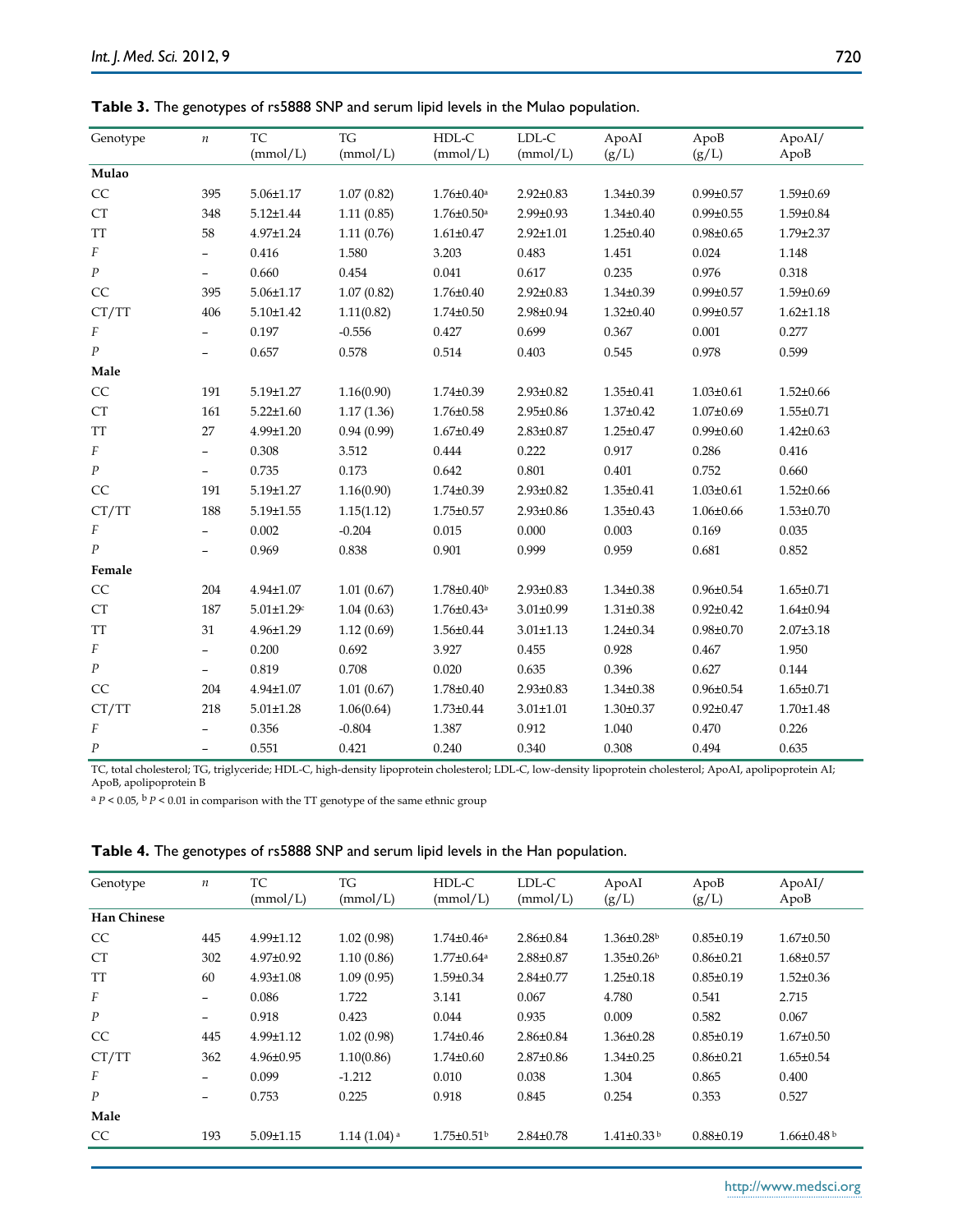| <b>CT</b>        | 140                      | $5.09 \pm 0.97$ | $1.16(1.08)$ <sup>a</sup> | $1.66 \pm 0.35$ <sup>a</sup> | $2.99 \pm 0.92$ | $1.35 \pm 0.29$ <sup>a</sup> | $0.93 \pm 0.22$ | $1.55 \pm 0.56$ <sup>a</sup> |
|------------------|--------------------------|-----------------|---------------------------|------------------------------|-----------------|------------------------------|-----------------|------------------------------|
| TT               | 22                       | 5.34±1.09       | 1.68(2.61)                | $1.46 \pm 0.31$              | $2.94 \pm 0.75$ | $1.22 \pm 0.18$              | $0.94 \pm 0.20$ | $1.34 \pm 0.37$              |
| F                |                          | 0.623           | 7.939                     | 5.306                        | 1.228           | 4.946                        | 2.668           | 5.459                        |
| $\boldsymbol{P}$ |                          | 0.537           | 0.019                     | 0.005                        | 0.294           | 0.008                        | 0.071           | 0.005                        |
| CC               | 193                      | $5.09 \pm 1.15$ | 1.14(1.04)                | $1.75 \pm 0.51$              | $2.84 \pm 0.78$ | $1.41 \pm 0.33$              | $0.88 \pm 0.19$ | $1.66 \pm 0.48$              |
| CT/TT            | 162                      | $5.12 \pm 0.99$ | 1.30(1.14)                | $1.64 \pm 0.35$              | $2.98 \pm 0.90$ | $1.34 \pm 0.28$              | $0.93 \pm 0.22$ | $1.53 \pm 0.54$              |
| F                |                          | 0.105           | $-1.863$                  | 6.110                        | 2.395           | 5.376                        | 5.305           | 7.213                        |
| $\boldsymbol{P}$ | $\overline{\phantom{m}}$ | 0.746           | 0.062                     | 0.014                        | 0.123           | 0.021                        | 0.022           | 0.008                        |
| Female           |                          |                 |                           |                              |                 |                              |                 |                              |
| CC               | 252                      | 4.90±1.08       | 0.97(0.86)                | $1.75 \pm 0.42$              | $2.86 \pm 0.89$ | $1.32 \pm 0.23$              | $0.82{\pm}0.19$ | $1.69 \pm 0.51$              |
| <b>CT</b>        | 162                      | 4.89±0.87       | 1.04(0.74)                | $1.85 \pm 0.80$              | $2.81 \pm 0.82$ | $1.35 \pm 0.24$              | $0.81 \pm 0.18$ | $1.77 \pm 0.55$              |
| TT               | 38                       | $4.72 \pm 1.02$ | 1.00(0.75)                | $1.66 \pm 0.35$              | $2.82 \pm 0.79$ | $1.26 \pm 0.19$              | $0.79 \pm 0.16$ | $1.63 \pm 0.32$              |
| F                |                          | 0.610           | 0.311                     | 2.212                        | 0.213           | 2.454                        | 0.669           | 1.683                        |
| $\boldsymbol{P}$ |                          | 0.544           | 0.856                     | 0.111                        | 0.808           | 0.087                        | 0.513           | 0.187                        |
| CC               | 252                      | $4.90 \pm 1.08$ | 0.97(0.86)                | $1.75 \pm 0.42$              | $2.86 \pm 0.89$ | $1.32 \pm 0.23$              | $0.82{\pm}0.19$ | $1.69 \pm 0.51$              |
| CT/TT            | 200                      | $4.85 \pm 0.90$ | 1.03(0.73)                | $1.82 \pm 0.74$              | $2.81 \pm 0.81$ | $1.33 \pm 0.23$              | $0.81 \pm 0.18$ | $1.74 \pm 0.52$              |
| F                |                          | 0.228           | $-0.064$                  | 1.502                        | 0.421           | 0.277                        | 0.741           | 1.060                        |
| $\overline{P}$   |                          | 0.634           | 0.949                     | 0.221                        | 0.517           | 0.599                        | 0.390           | 0.304                        |

TC, total cholesterol; TG, triglyceride; HDL-C, high-density lipoprotein cholesterol; LDL-C, low-density lipoprotein cholesterol; ApoAI, apolipoprotein AI; ApoB, apolipoprotein B

 $^{\rm a}$   $P$  < 0.05,  $^{\rm b}$   $P$  < 0.01 in comparison with the TT genotype of the same ethnic group

|  |  | Table 5. Correlation between genotypes and serum lipid parameters in the Mulao and Han populations. |  |  |  |
|--|--|-----------------------------------------------------------------------------------------------------|--|--|--|
|--|--|-----------------------------------------------------------------------------------------------------|--|--|--|

| Lipid parameter | Relative factor        | Unstandardized<br>coefficient | Std. error | Standardized<br>coefficient | $\ddot{t}$ | $\boldsymbol{P}$ |
|-----------------|------------------------|-------------------------------|------------|-----------------------------|------------|------------------|
| Mulao and Han   |                        |                               |            |                             |            |                  |
| HDL-C           | Genotype (CC+CT vs TT) | $-0.158$                      | 0.045      | $-0.084$                    | $-3.490$   | < 0.001          |
| ApoAI           | Genotype (CC+CT vs TT) | $-0.100$                      | 0.031      | $-0.077$                    | $-3.198$   | 0.001            |
| Mulao           |                        |                               |            |                             |            |                  |
| HDL-C           | Genotype (CC+CT vs TT) | $-0.152$                      | 0.059      | $-0.087$                    | $-2.562$   | 0.011            |
| Han             |                        |                               |            |                             |            |                  |
| HDL-C           | Genotype (CC+CT vs TT) | $-0.177$                      | 0.069      | $-0.088$                    | $-2.560$   | 0.011            |
| ApoAI           | Genotype (CC+CT vs TT) | $-0.096$                      | 0.034      | $-0.095$                    | $-2.835$   | 0.005            |
| Mulao/female    |                        |                               |            |                             |            |                  |
| HDL-C           | Genotype (CC+CT vs TT) | $-0.210$                      | 0.075      | $-0.133$                    | $-2.844$   | 0.005            |
| Han/male        |                        |                               |            |                             |            |                  |
| HDL-C           | Genotype               | $-0.115$                      | 0.036      | $-0.158$                    | $-3.216$   | 0.001            |
| ApoAI           | Genotype               | $-0.068$                      | 0.024      | $-0.136$                    | $-2.816$   | 0.005            |
| ApoB            | Genotype (CC vs CT+TT) | 0.054                         | 0.021      | 0.129                       | 2.549      | 0.011            |
| ApoAI/ApoB      | Genotype               | $-0.127$                      | 0.041      | $-0.152$                    | $-3.104$   | 0.002            |

TC, total cholesterol; TG, triglyceride; HDL-C, high-density lipoprotein cholesterol; LDL-C, low-density lipoprotein cholesterol; ApoAI, apolipoprotein AI; ApoB, apolipoprotein B

| Table 6. The interaction between genotypes and alcohol consumption on serum lipid levels in the Han population. |  |  |
|-----------------------------------------------------------------------------------------------------------------|--|--|
|-----------------------------------------------------------------------------------------------------------------|--|--|

| Alcohol        | Lipid | $CC (n = 445)$  | $CT (n = 302)$  | TT $(n = 60)$   | P for trend | P for interaction |
|----------------|-------|-----------------|-----------------|-----------------|-------------|-------------------|
| Nondrinker     |       | $4.91 \pm 1.10$ | $4.93 \pm 0.86$ | $4.73 \pm 1.03$ | 0.423       |                   |
| $\rm < 25 g/d$ | TC    | $4.96 \pm 0.62$ | $5.12 \pm 0.93$ | $6.00 \pm 0.92$ | 0.002       | 0.016             |
| $\geq$ 25 g/d  |       | $5.51 \pm 1.52$ | $5.28 \pm 1.25$ | $4.91 \pm 0.93$ | 0.515       |                   |
|                |       |                 |                 |                 |             |                   |
| Nondrinker     |       | 0.99(0.89)      | 1.05(0.79)      | 1.01(0.71)      | 0.973       |                   |
| < 25 g/d       | TG    | 0.97(1.05)      | 1.30(0.99)      | 4.26(6.59)      | 0.031       | 0.003             |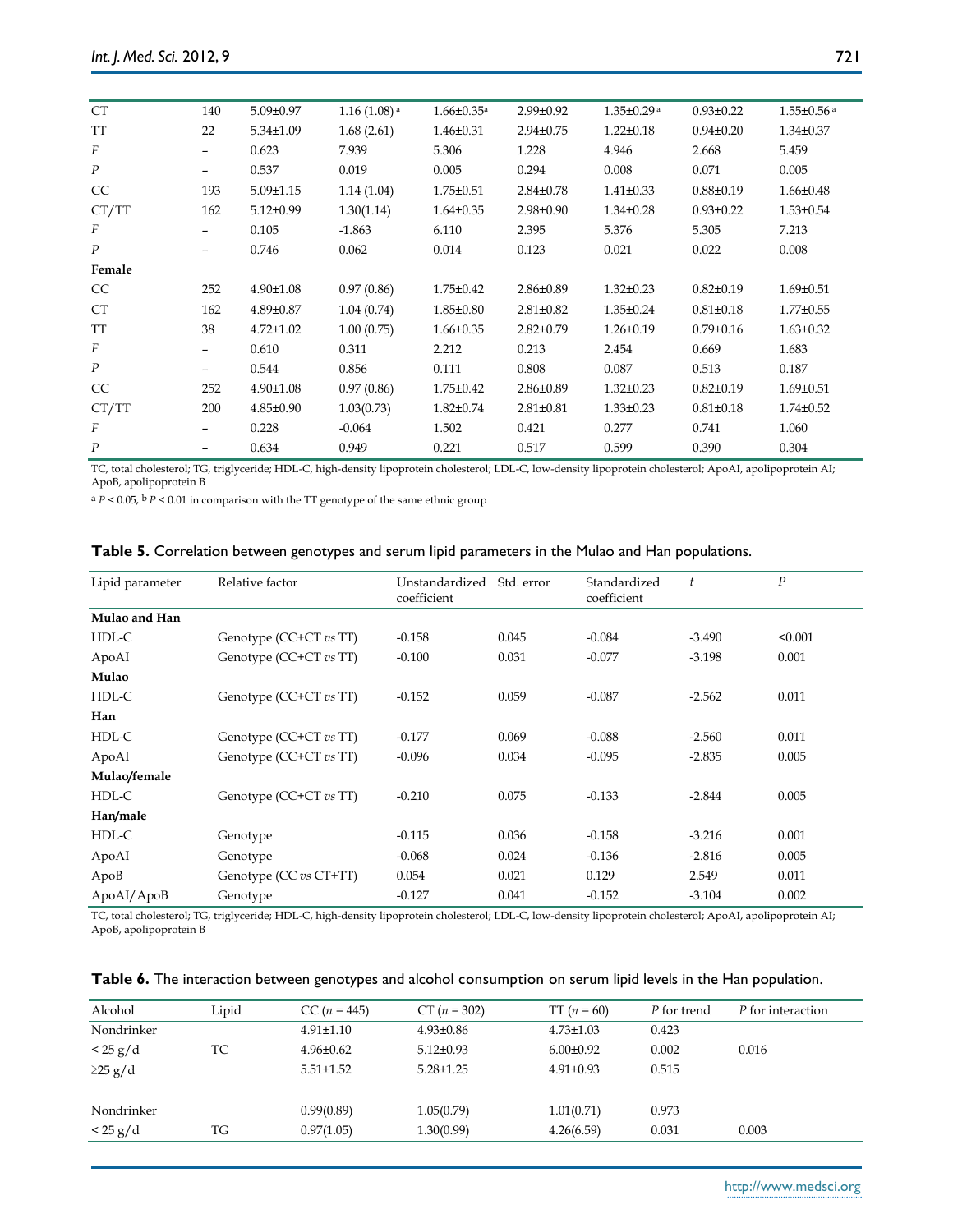| $\geq$ 25 g/d  |      | 1.18(1.34)      | 1.47(1.97)      | 1.68(4.98)      | 0.182   |       |
|----------------|------|-----------------|-----------------|-----------------|---------|-------|
| Nondrinker     |      | $0.83 \pm 0.19$ | $0.85 \pm 0.20$ | $0.80 \pm 0.16$ | 0.349   |       |
| $\rm < 25 g/d$ | ApoB | $0.85 \pm 0.13$ | $0.95 \pm 0.19$ | $1.11 \pm 0.20$ | < 0.001 | 0.002 |
| $\geq$ 25 g/d  |      | $0.95 \pm 0.22$ | $0.92 \pm 0.28$ | $0.82{\pm}0.12$ | 0.483   |       |

TC, total cholesterol; TG, triglyceride; ApoB, apolipoprotein B; The value of triglyceride was presented as median (interquartile range).

**Table 7.** The interaction between genotypes and cigarette smoking on serum lipid levels in the Han population.

| Cigarette smoking      | Lipid | CC(n = 445)     | $CT(n = 302)$   | $TT(n = 60)$    | P for trend | P for interaction |
|------------------------|-------|-----------------|-----------------|-----------------|-------------|-------------------|
| Nonsmoker              |       | $4.92 \pm 1.03$ | $5.01 \pm 0.93$ | $4.67 \pm 1.00$ | 0.105       |                   |
| $\leq$ 20 cigarettes/d | ТC    | $4.94\pm0.82$   | $4.81 \pm 0.74$ | $4.60 \pm 0.42$ | 0.563       | 0.007             |
| $\geq$ 20 cigarettes/d |       | $5.34 \pm 1.53$ | $4.97 \pm 1.03$ | $5.82 \pm 0.96$ | 0.071       |                   |

## **Discussion**

The present study shows that serum ApoB levels were higher in Mulao than in Han. There were no significant differences in the levels of TC, TG, HDL-C, LDL-C, ApoAI and the ratio of ApoAI to ApoB between the two ethnic groups. It is well known that dyslipidemia is a complex trait caused by both environmental and genetic factors. Mulao is a genetic feature distinctive nationality. The engagements of Mulao nationality were family-arranged in childhood, usually with the girl being four or five years older than the boy. Cousin marriage was very popular. Engagement and marriage were marked by bride-wealth payments. Marriage ceremonies were held when the girl reached puberty. She remained with her natal family until her first child was born. Till then she was free to join the young men and women who came together for responsive singing, flirtations, and courtships at festival times. Divorce and remarriage were permitted, with little restriction. Therefore, we believe that the hereditary characteristics and genotypes of some lipid metabolism-related genes in this population may be different from those in Han Chinese.

The genotypic and allelic frequencies of the rs5888 SNP in diverse racial/ethnic groups are different, which can be found on the International HapMap project (http://hapmap.ncbi.nlm.nih.gov/ cgi-perl/gbrowse/hapmap24\_B36). The frequency of CC, CT and TT genotypes was 20.7%, 53.4% and 25.9% in CEU (Utah residents with ancestry from northern and western Europe), 76.3%, 23.7% and 0% in YRI (Yoruba in Ibadan, Nigeria), 65.9%, 29.5% and 4.5% in JPT (Japanese in Tokyo, Japan), 57.8%, 35.6% and 6.7% in CHB (Han Chinese in Beijing, China). The frequency of C and T alleles was 47.4% and 52.6% in CEU, 88.1% and 11.9% in YRI, 80.7% and 19.3% in JPT, 75.6% and 24.4% in CHB. In several previous studies, the C allele frequency of rs5888 SNP was also varied from 40% to 83% in diverse ethnic populations [19-27]. In the present study, we showed that there was significant difference in genotypic frequency of SCARB1 rs5888 SNP between the two ethnic groups. The frequency of CC genotype was lower in Mulao than in Han. The frequency of C allele was borderline lower in Mulao than in Han (71.0% vs. 73.9%;  $P = 0.074$ ). These results suggest that the associations of the rs5888 SNP in the SCARB1 gene and lipid phenotypes may have a racial/ethnic difference.

Several ethnic distinct populations have previously reported the association of rs5888 SNP in the SCARB1 gene and serum lipid levels. There are consistent observations of a protective phenotype of the rs5888 SNP and increased serum HDL-C levels in some studies [19,21,23] but not in others [20,22,27]. In our study, however, we found that the TT genotype was associated with lower serum HDL-C levels in Mulao females and lower serum HDL-C and ApoAI levels in Han males, which was opposite to the results of several provious studies [19,21,23]. The associations of rs5888 genotypes and serum non-HDL-C were also found in several provious studies, but the results are inconsistent. Acton et al. [20] and Osgood et al. [23] showed that the T allele carriers have significant lower LDL-C levels in females. In a research on subjects with heterozygous familial hypercholesterolemia, however, Tai et al. [27] found that the exon 8 (rs5888) SNP was associated with increased levels of TC, very-low-density lipoprotein cholesterol (VLDL-C), LDL-C and TG. Morabia et al. [21] also showed that the subjects with TT genotype had higher levels of TC and LDL-C than the subjects with CC genotype in females. These deleterious effects were similar to the results of our present study. We showed that the levels of TG, ApoB and the ratio of ApoAI to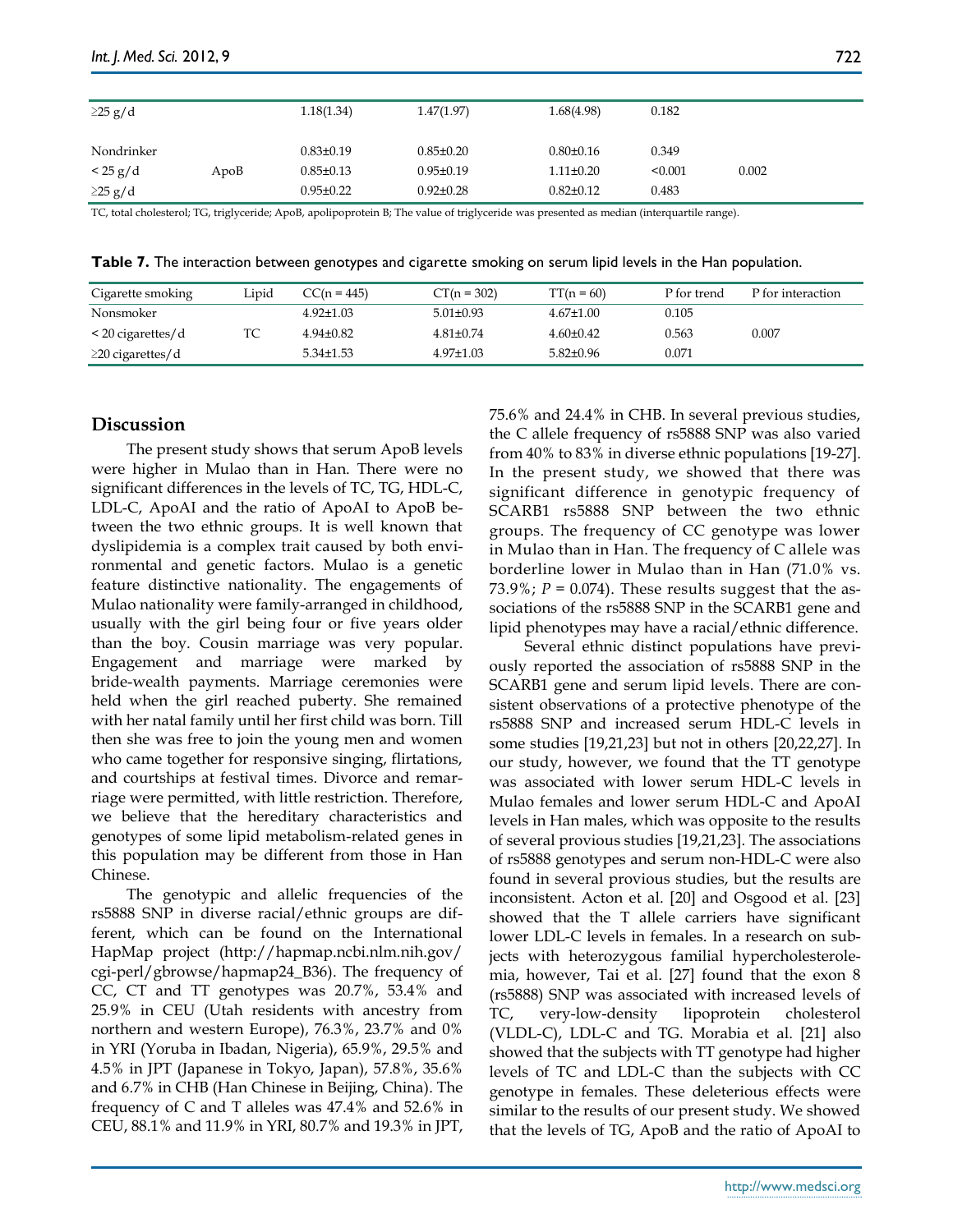ApoB were different among the genotypes in Han males, the T allele carriers had lower ApoAI/ApoB ratio and higher ApoB levels than the T allele noncarriers. The subjects with TT genotype had higher levels of serum TG than the subjects with CC or CT genotype. But these results were not observed in the Mulao population.

Studies have shown that mice with attenuated expression of SCARB1 display elevated concentrations of LDL-C as well as HDL-C [11,12,17]. In human, a novel 11-base pair deletion mutation in the promoter region of the SCARB1 gene was associated with increased plasma HDL-C levels in Chinese Taiwanese [25]. Furthermore, a recent research reported that the rs5888 variant in the SCARB1 was significantly associated with reduced SCARB1 protein expression and function in *vitro* [35]. Therefore, our subjects with the rs5888 mutation seem to be similar to the conditions of mice with attenuated expression of SCARB1. So it is easy to understand the rs5888 SNP is associated with higher serum ApoB and TG levels in our study. However, our results for the association of rs5888 and serum HDL-C levels differ from what would be expected on the mice model with attenuated expression of the SCARB1 that showed increased serum HDL-C concentrations. In another large study, Osgood et al. [23] also did not find consistent results with the results in mice model. Although they found that the T allele was associated with increased HDL-C, the T allele was also associated with decreased LDL-C levels, instead of increased LDL-C levels. The reasons for these contradictory results with mice model and the diverse results in different populations are not well known. The possible reasons might include that the rs5888 SNP does not affect the amino acid sequence of the protein, and is in linkage disequilibrium with a functional mutation in the SCARB1 gene, or alternatively with another nearby functional variant at the chromosomal region of 12q24. Furthermore, some studies showed that the SCARB1 rs5888 SNP has age-related effects on cholesterol transport lipoproteins [19,21]. In addition, serum lipid levels were also influenced by many other lipid-related genes [8], environmental factors [36] and gene-environmental interactions [37,38]. Therefore, the diverse results may due to the differences in age, gene-gene, as well as gene-environmental interactions.

Environmental factors and gene-environmental interactions have been shown to play an important role in determining serum lipid levels [36-38]. In the present study, we also found that serum lipid parameters were influenced by the gene-environmental interactions. However, the gene-environmental interactions on serum lipid phenotypes were different between the Mulao and Han population. In the Han population, the interaction of genotypes and alcohol consumption was shown to influence serum TC, TG amd ApoB levels, and the interaction of genotypes and cigarette smoking was detected to influence serum TC levels. But no significant interaction between genotypes and alcohol consumption or cigarette smoking on serum lipid levels was detected in the Mulao population. These findings suggest that the difference in serum ApoB levels between the Mulao and Han population may partly attributed to the differences in SCARB1 genotype-environmental interactions.

## **Conclusion**

The present study shows that the T allele frequency of rs5888 SNP and serum ApoB levels were higher in Mulao than in Han Chinese. The levels of HDL-C were correlated with genotypes in Mulao females, the subjects with TT genotype had lower serum HDL-C levels than the subjects with CT or TT genotype. The levels of TG, HDL-C, ApoA1, ApoB and ApoA1/ApoB ratio in Han were also correlated with genotypes in males, the T allele carriers had lower levels of HDL-C, ApoAI and the ApoAI/ApoB ratio, and higher levels of ApoB than the subjects with T allele noncarriers. The subjects with TT genotype had higher levels of TG than the subjects with CC or CT genotype. Serum lipid parameters were also influenced by gene-environmental interactions in the Han population. These results suggest that the differences in serum ApoB levels between the two enthnic groups might partially attribute to the differences in SCARB1 genotype-environmental interactions.

#### **Acknowledgments**

This study was supported by the National Natural Science Foundation of China (No: 30960130).

## **Competing Interests**

The authors have declared that no competing interest exists.

### **References**

- 1. Lopez AD, Mathers CD, Ezzati M, et al. Global and regional burden of disease and risk factors, 2001: systematic analysis of population health data. Lancet. 2006; 367:1747–57.
- 2. Wilson PW. High-density lipoprotein, low-density lipoprotein and coronary artery disease. Am J Cardiol. 1990; 66:7A–10A.
- 3. Castelli WP, Garrison RJ, Wilson PW, et al. Incidence of coronary heart disease and lipoprotein cholesterol levels. The Framingham Study. JAMA. 1986; 256:2835–8.
- 4. Gordon DJ, Probstfield JL, Garrison RJ, et al. High-density lipoprotein cholesterol and cardiovascular disease. Four prospective American studies. Circulation. 1989; 79:8–15.